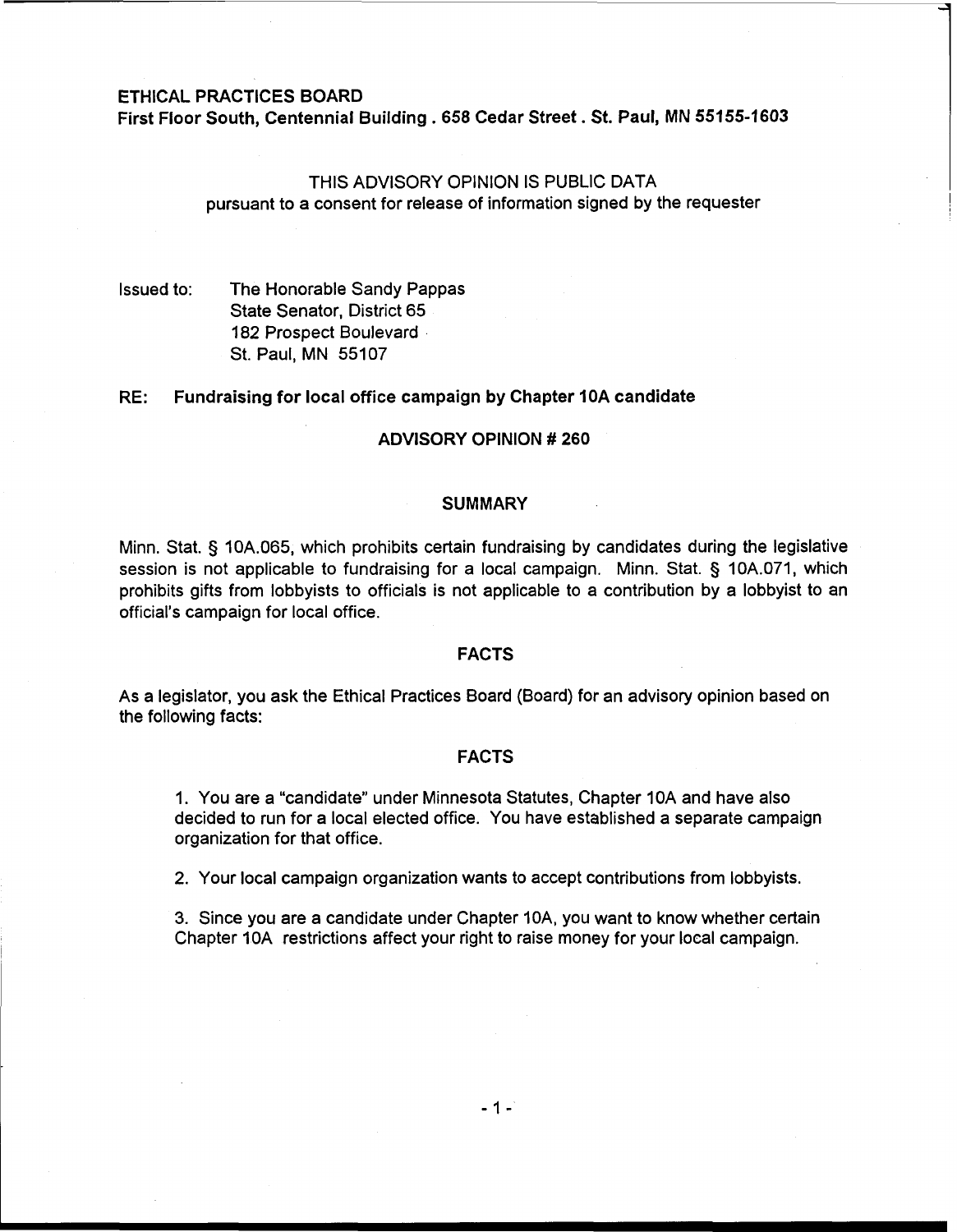# **ISSUE** ONE

Does the Minn. Stat. § 10A.065 prohibition on certain fundraising during the legislative session apply to a candidate with respect to solicitation or acceptance of money or benefits to support the candidate's local office campaign?

#### OPINION

Minn. Stat. **3** 10A.065 does not apply to the solicitation or acceptance of money or benefits for a local office campaign.

Minn. Stat. § 10A.065 restricts solicitation or acceptance of certain "contribution[s]" during the legislative session. A "contribution" is a transfer of money or benefits to a principal campaign committee, political committee, or political fund for the purpose of influencing the nomination or election of a candidate for legislative, constitutional, or judicial office. Minn. Stat. § 10A.O1, subds. **5,** 7, 7a, and 7b.

A transfer to a local campaign is not a transfer to a principal campaign committee, political committee, or political fund, and is not for the purpose of influencing the nomination or election of a legislative, constitutional, or judicial candidate. Therefore it is not a "contribution" under Chapter 10A and is not restricted by Minn. Stat. § 10A.065.

A different conclusion was reached regarding this issue in Advisory Opinion #I 30. The result reached here is the correct interpretation of the statute.

# **ISSUE** TWO

Is a transfer of money or benefits from, or at the request of, a lobbyist or a lobbyist principal to an official's campaign for local office a prohibited gift under Minn. Stat. § 10A.071?

# OPINION

A transfer of money or benefits to a local campaign is not **a** gift within the meaning of Minn. Stat. § 10A.071 and therefore is not subject to the gift prohibition.

Money or benefits transferred to a local campaign may be used only for the limited purposes specified in Minnesota Statutes, Chapter 211B, which governs use of campaign contributions. While the Board does not interpret Chapter 211B, we do recognize that it limits the use of campaign assets to campaign purposes. On that basis, we conclude that a transfer to a local campaign is not a gift, within the meaning of Minn. Stat. § 10A.071, to the official conducting the campaign.

 $Is sued: 2 - 25 - 97$ 

Carolyn D. Rodriguez, Chair Ethical Practices Board

 $-2-$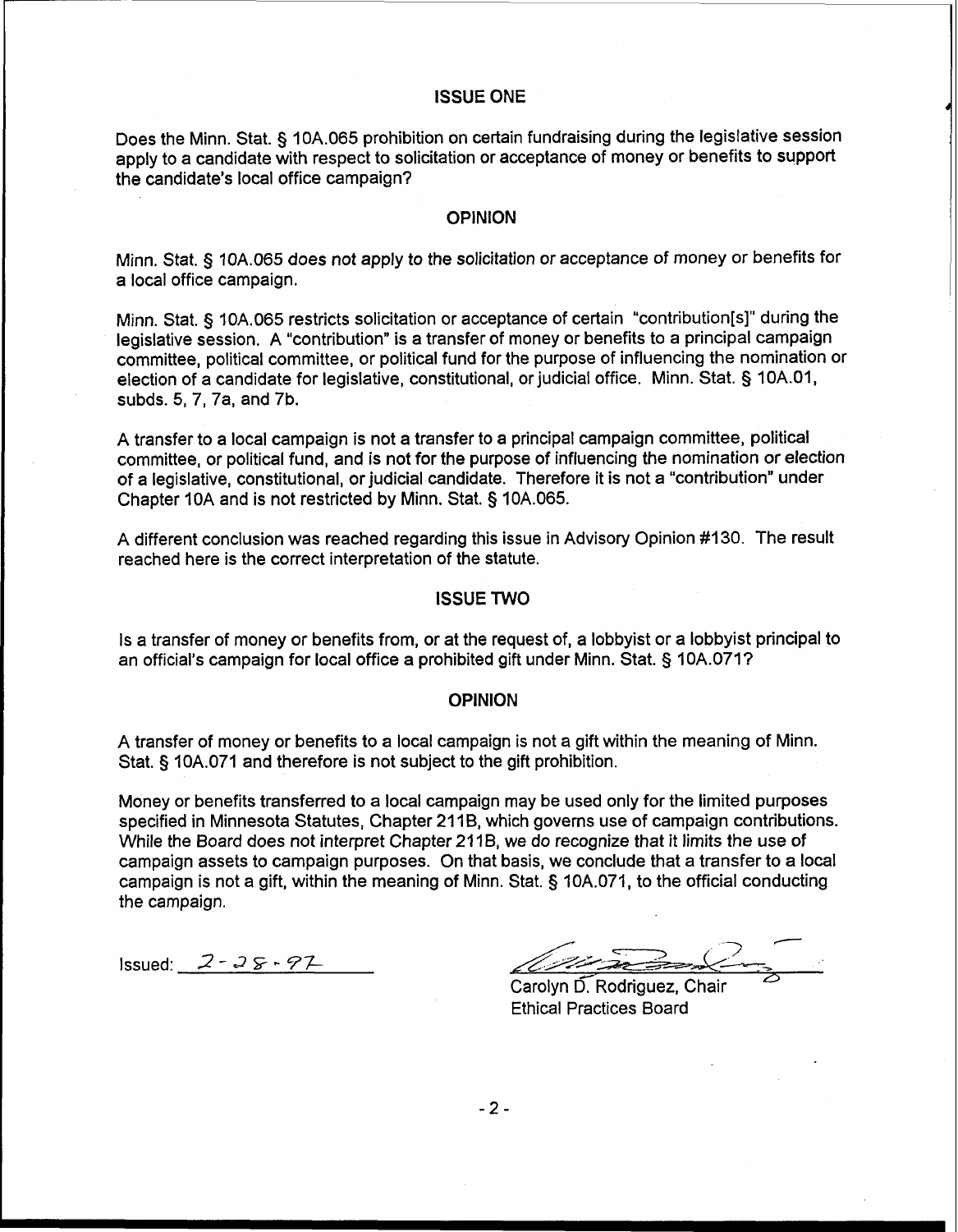# **CITED STATUTES**

# **1 OA.01 DEFINITIONS.**

**Contract Contract** 

Subdivision I. For the purposes of sections 10A.O1 to IOA.34, the terms defined in this section have the meanings given them unless the context clearly indicates otherwise.

Subd. **5. Candidate.** "Candidate" means an individual who seeks nomination or election to any statewide or legislative office for which reporting is not required under federal laws. The term candidate shall also include an individual who seeks nomination or election to supreme court, court of appeals, or district court judgeships of the state. An individual shall be deemed to seek nomination or election if the individual has taken the action necessary under the law of the state of Minnesota to qualify for nomination or election, has received contributions or made expenditures in excess of \$100, or has given implicit or explicit consent for any other person to receive contributions or make expenditures in excess of \$100, for the purpose of bringing about the individual's nomination or election. A candidate remains a candidate until the candidate's principal campaign committee is dissolved as provided in section 10A.24.

. Subd. 7. "Contribution" means a transfer of funds or a donation in kind. Contribution includes any loan or advance of credit to a political committee, political fund, or principal campaign committee, which loan or advance of credit is **(a)** forgiven, or (b) paid by an individual or an association other than the political committee, political fund, or principal campaign committee to which the loan or advance of credit is made. If an advance of credit or a loan is forgiven or paid as provided in this subdivision, it is a contribution in the year in which the loan or advance of credit is made. A contribution made for the purpose of defeating **a**  candidate is considered made for the purpose of influencing the nomination or election of that candidate or any opponent of that candidate. Contribution does not include services provided without compensation by an individual volunteering personal time on behalf of a candidate, ballot question, political committee or political fund, or the publishing or broadcasting of news items or editorial comments by the news media.

Subd. 7a. "Transfer of funds" or "transfer" means money or negotiable instruments given by an individual or association to a political committee, political fund, or principal campaign committee for the purpose of influencing the nomination or election of a candidate or for the purpose of promoting or defeating a ballot question.

Subd. 7b. "Donation in kind" means anything of value other than money or negotiable instruments given by an individual or association to a political committee, political fund, or principal campaign committee for the purpose of influencing the nomination or election of a candidate or for the purpose of promoting or defeating a ballot question. Donation in kind includes an approved expenditure.